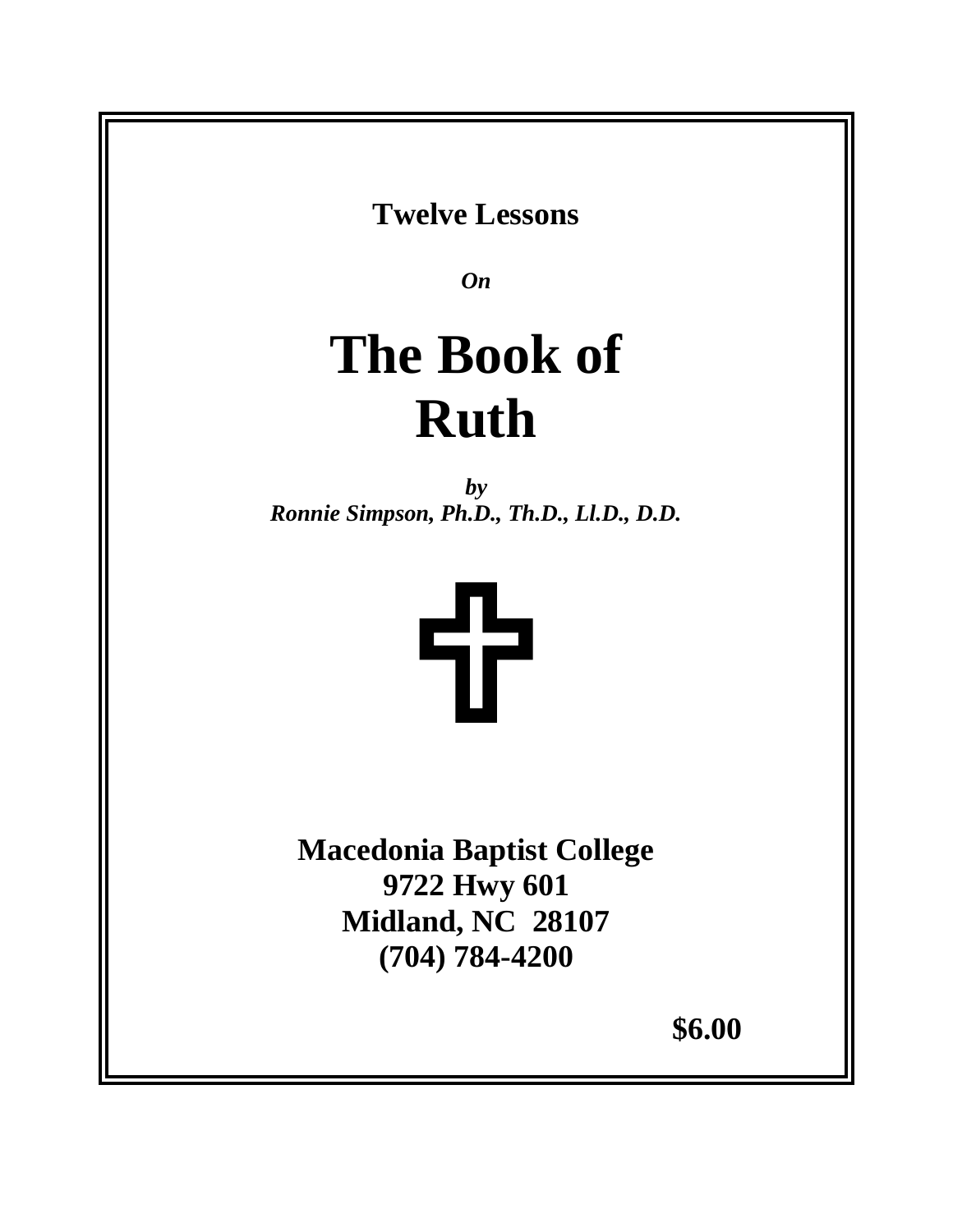# **CONTENT**

No part of this book may be reproduced in any form without written permission from Macedonia Baptist College and Xaris, Inc. XOPIS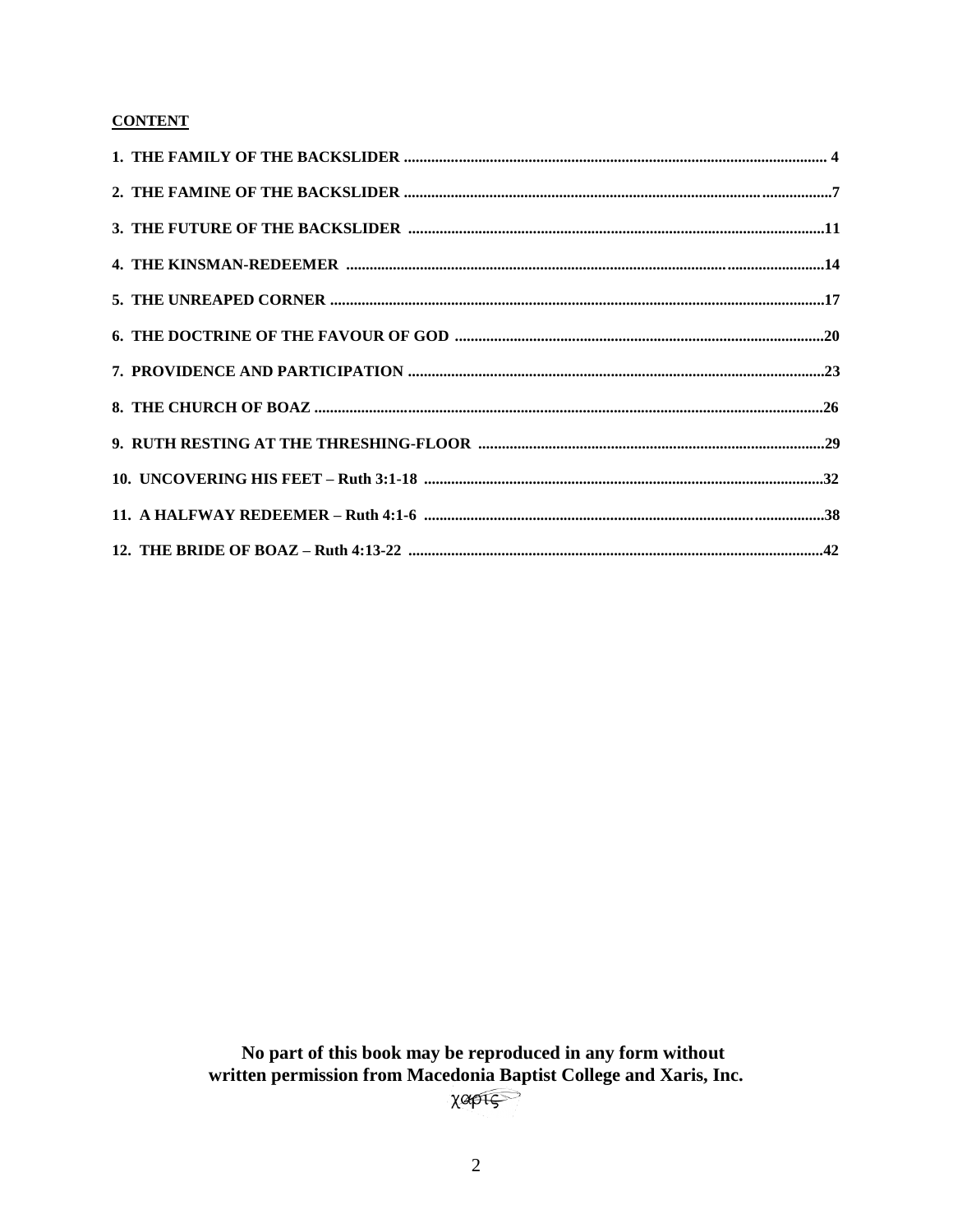## **THE FAMILY OF THE BACKSLIDER – LESSON 1**

#### **Ruth 1:1-14**

### **Introductory Notes:**

- 1. Two books of the Bible are named after women.
	- a. Ruth, a Gentile woman who became the wife of a Jewish prince, Boaz.
	- b. Esther, a Jewish woman who became the wife of a Gentile king, Ahasuerus.
- 2. The book of Ruth was read by the Jews at the Feast of Pentecost, while the book of Esther was read by the Jews at the Feast of Purim.
- 3. There are 4 chapters in the book of Ruth, all dealing with Redemption.
	- a. Chapter 1 Ruth enters the Redeemer's Fold.
	- b. Chapter 2 Ruth enters the Redeemer's Field.
	- c. Chapter 3 Ruth comes to the Redeemer's Feet.
	- d. Chapter 4 Ruth enters the Redeemer's Family.
- 4. As in the book of Esther, here we see the grace of God working in a woman. The four chapters of Ruth are four acts in a drama: (1) tears, (2) toil, (3) trust, and (4) triumph. The book begins with funerals and ends with a wedding. Naomi moves from bitterness to blessedness, and Ruth moves from loneliness to love. What a picture of the grace of God!
- 5. The Prophetical view is the Redemption of the Gentiles through their Kinsman-Redeemer, the Lord Jesus Christ.
- 6. Prophetically, we have the history of Israel. How they refused Christ and God turned to the Gentiles. Through the backsliding of the Jew (typified by Naomi) the poor Gentile (Ruth) is brought to the land of blessing. Eventually she meets Boaz (type of Christ) and is married. At that time the blessings will return to the Jews as they did to Naomi. Rom 11:11-12 – *"I say then, Have they stumbled that they should fall? God forbid: but rather through their fall salvation is come unto the Gentiles, for to provoke them to jealousy. Now if the fall of them be the riches of the world, and the diminishing of them the riches of the Gentiles; how much more their fulness?"*
- 7. Numerically Ruth is the eighth book of the Bible. Eight is the number of "new beginnings, the new birth, and the resurrection." Ruth, a type of the Church, is a result of the resurrection and the new birth.

#### **Lesson Goals:**

- 1. To analyze the comparison in the lesson between Esther and Ruth.
- 2. To examine the six people in this story and the admonition about a backslidden condition.
- 3. To discuss the significance of Boaz' name.

#### **Definitions of Important Terms/Phrases:**

1. Purim – Feast of. References to Purim include Est 3:7; 9:24,26,28-29,31-32. This feast commemorates the deliverance of the Jewish people from destruction by an evil schemer named Haman during the days of their captivity by the Babylonians and Persians. It took its name from the Hebrew word purim, meaning "lots" because Haman cast lots to determine when he would carry out his plot against the Jews. The Feast of Purim took place on the 14 th and 15 th of Adar, and during its celebration the Book of Esther is read as a reminder of their deliverance. A happy ceremony, Purim is accompanied with the giving of gifts and much celebration. (Nelson's Illustrated Bible Dictionary).

2. Famine – Occupies a conspicuous place in Scripture among the troubles with which God's people had to contend. It is mentioned as one of the scourges that God sent to chastise men for their wickedness (Lev 26:21,26; Ps 105:16; Lam 4:4-6; Ezek 14:21). Figurative. Famine is symbolic of the withdrawal of God's word (Amos 8:11-12) and the destruction of idols (Zeph 2:11). (The New Unger's Bible Dictionary).

3. Pillar – The word pillar can refer to an architectural element that supports a roof. Use of pillars was common in the Near East long before the time of Abraham. Pillars were usually made of wood or stone. References to pillars as a part of a building occur throughout the Old Testament but not in the New Testament. Wooden pillars were a prominent part of the tabernacle (Ex 27:11). But the only mention of pillars in the construction of Solomon's Temple were the two that flanked the main entrance (1 Kings 7:15-22). Solomon built a "Hall of Pillars" as part of his palace complex (1 Kings 7:6). A famous reference to pillars occurs in Judg 16:25-30, where Samson brought down the roof of a pagan temple by knocking out two key pillars. (Nelson's Illustrated Bible Dictionary).

### **I. RUTH CHAPTER 1**

**A. Background of the Land** – Ruth 1:1 – *"Now it came to pass in the days when the judges ruled, that there*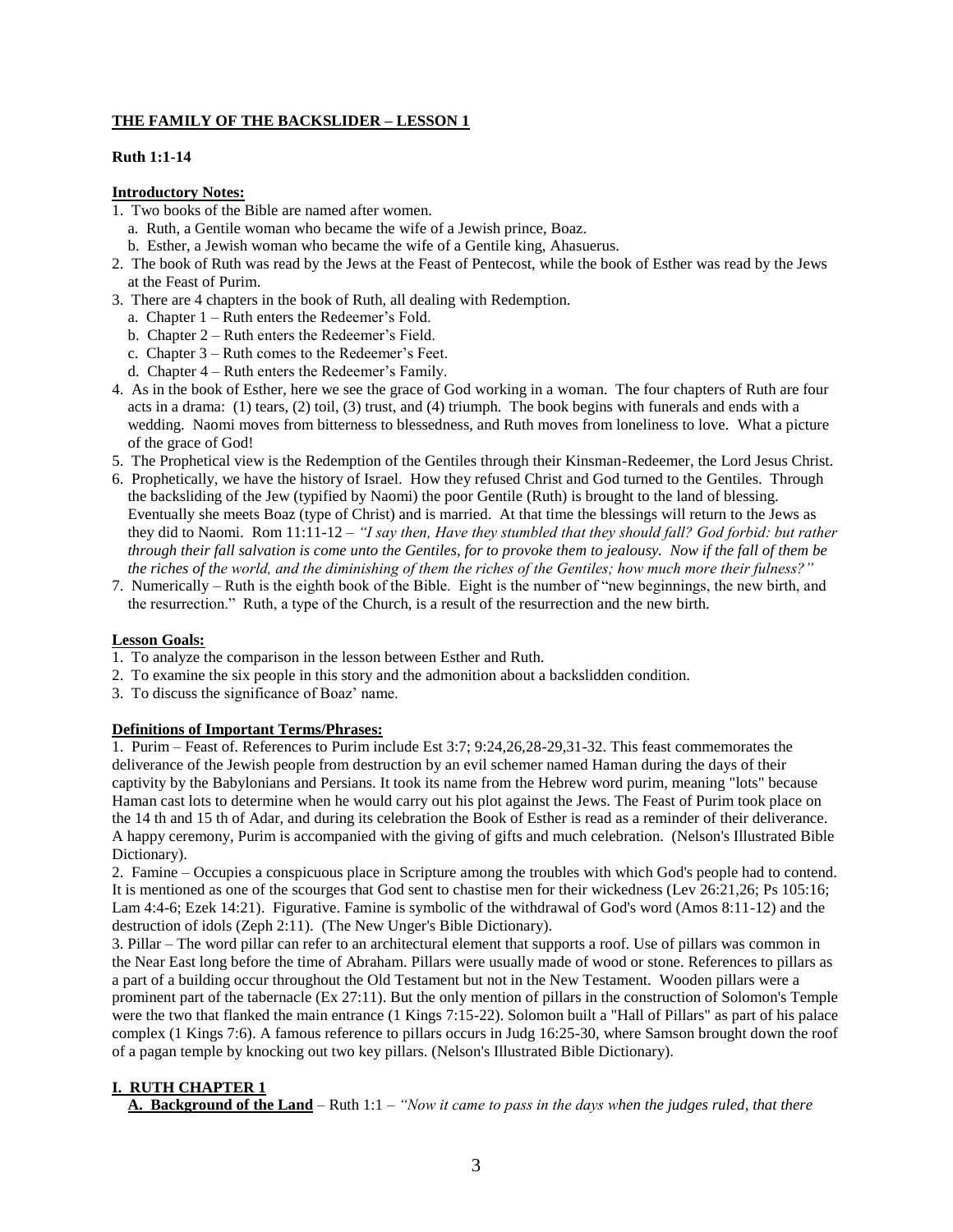*was a famine in the land. And a certain man of Bethlehemjudah went to sojourn in the country of Moab, he, and his wife, and his two sons."*

- 1. Days of Sinfulness Judg 2:11 *"And the children of Israel did evil in the sight of the LORD, and served Baalim:"*
- 2. Days of Servitude Judg 2:14 *"And the anger of the LORD was hot against Israel, and he delivered them into the hands of spoilers that spoiled them, and he sold them into the hands of their enemies round about, so that they could not any longer stand before their enemies."*
- 3. Days of Sorrow Judg 2:15 *"Whithersoever they went out, the hand of the LORD was against them for evil, as the LORD had said, and as the LORD had sworn unto them: and they were greatly distressed."*
- 4. Days of Scarcity Judg 6:6 *"And Israel was greatly impoverished because of the Midianites; and the children of Israel cried unto the LORD."*
- **B. Backsliding in the Land** Ruth 1:1 *"...that there was a famine in the land. And a certain man of Bethlehemjudah went to sojourn in the country of Moab, he, and his wife, and his two sons."* They didn't have to leave – Boaz didn't. The principle is the Backslider and the Christ. 2 Tim 2:13 – *"If we believe not, yet he abideth faithful: he cannot deny himself."*
	- 1. Backslidings bring about a Famine.
		- a. Famines may be sent as A Check-up on our Faith Gen 12:10 *"And there was a famine in the land: and Abram went down into Egypt to sojourn there; for the famine was grievous in the land."* 1 Peter 1:6-7 – *"Wherein ye greatly rejoice, though now for a season, if need be, ye are in heaviness through manifold temptations: That the trial of your faith, being much more precious than of gold that perisheth, though it be tried with fire, might be found unto praise and honour and glory at the appearing of Jesus Christ:"*
		- b. Famines may be sent as A Chastisement for our Failure Heb 12:6 *"For whom the Lord loveth he chasteneth, and scourgeth every son whom he receiveth."*
		- c. Famines may be sent as A Child-training for the Future Heb 12:11 *"Now no chastening for the present seemeth to be joyous, but grievous: nevertheless afterward it yieldeth the peaceable fruit of righteousness unto them which are exercised thereby."*
	- 2. Backslidings bring about a Failure.
		- a. A Harmful Example to Family and Friends Ruth 1:1 *"…And a certain man of Bethlehemjudah went to sojourn in the country of Moab, he, and his wife, and his two sons."* No one ever backslides without taking someone with him. You may get back but you will leave graves in Moab.
		- b. A Formation of Forbidden Alliances (unequal yoke) Ruth 1:4 *"And they took them wives of the women of Moab; the name of the one was Orpah, and the name of the other Ruth: and they dwelled there about ten years."* Deut 7:3 – *"Neither shalt thou make marriages with them; thy daughter thou shalt not give unto his son, nor his daughter shalt thou take unto thy son."* 2 Cor 6:14 – "*Be ye not unequally yoked together with unbelievers: for what fellowship hath righteousness with unrighteousness? "*
		- c. A Shortening of Life on Earth Ruth 1:3 *"And Elimelech Naomi's husband died; and she was left, and her two sons."*
		- d. Declension and Spiritual Poverty Ruth 1:21 *"I went out full, and the LORD hath brought me home again empty: why then call ye me Naomi, seeing the LORD hath testified against me, and the Almighty hath afflicted me?"*
- **C. Beliefs in the Land** (Spiritual) Conflicting Beliefs come out of Backsliding. Backsliding will "warp" the thinking of many a believer. Point: Never make a spiritual decision in a backslidden condition. Since, there were "six" people in this story, it represents the thinking of a natural man whose number is 6. Tragedies, such as famine and death, either move people closer to God or further from God.
	- 1. Elimelech and Naomi Two people Departing from Canaan's land Ruth 1:1.
	- 2. Mahlon and Chilion Two people Disobedient to God's command Ruth 1:4.
	- 3. Ruth and Orpah Two women Deciding for Blessing or Wrath Ruth 1:14.
	- 4. Naomi and Ruth Two pilgrims Delighting in God's own path Ruth 1:19.
- **D. Behaviors in the Land** There are Seven Characters in this story of Grace.
	- 1. Elimelech His name means "God is my king." Was Elimelech trying to let God be his king but was influenced by the conditions of the land. Judg 17:6 – *"In those days there was no king in Israel, but every man did that which was right in his own eyes."*
	- 2. Naomi Her name means "my pleasant one" but later she called herself "Mara" meaning bitter, showing the fruit of a backslidden life.